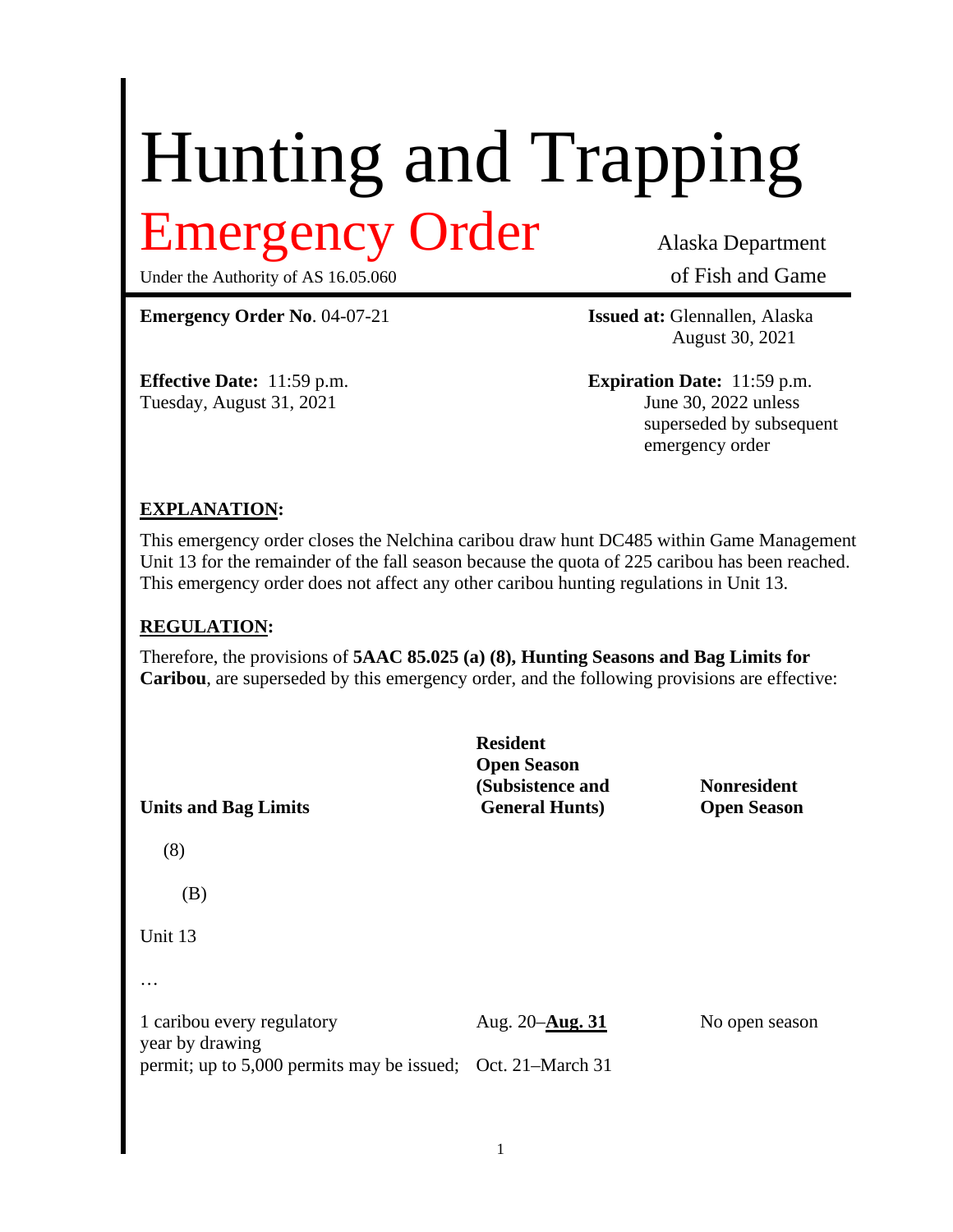….

All other caribou hunting regulations remain unchanged and are not affected by this emergency order.

> Doug Vincent-Lang Commissioner

By delegation to:

Hod / data

 Heidi L. Hatcher Glennallen Area Wildlife Biologist

## **JUSTIFICATION:**

To maintain the population objective of 35,000–40,000 Nelchina caribou, harvest quotas are modified annually. The harvest quota for the Nelchina caribou herd for the 2021–2022 season is 1,600 caribou. Approximately 1,250 caribou from the state season and additional federal harvest can be taken sustainably while allowing for modest growth and providing for subsistence opportunity. The 2021–2022 quota for the Draw Caribou hunt DC485 of 225 caribou has been met.

## **DISTRIBUTION:**

This emergency order is distributed to the recipients listed below. Copies are available from Department of Fish and Game offices in Glennallen, Palmer, Delta Junction, Tok, Anchorage, Juneau, and Fairbanks.

- 1. The Honorable Lieutenant Governor
- 2. Assistant Attorney General (Board of Game Liaison), Anchorage
- 3. Commissioner, Department of Fish and Game
- 4. Division of Wildlife Conservation:

**Director** Deputy Director Assistant Director Regulations Coordination Team Regional Supervisors Area Wildlife Biologists: Regions II, III, IV State-Federal Regulations Coordinator Webmaster

- 5. Division of Boards Executive Director Board of Game members
- 6. Division of Subsistence **Director**